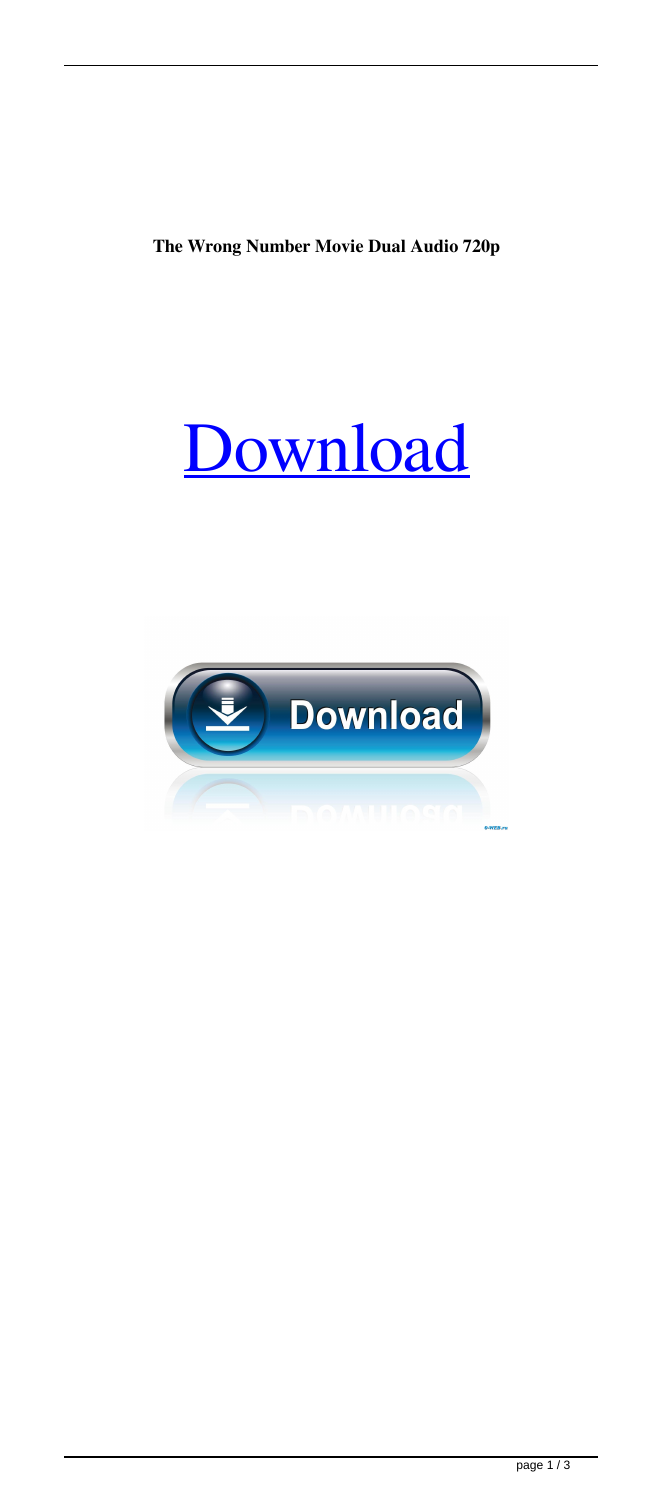In a Sentimental Mood (dual audio) – Dual Audio Movie 480p Full Movie HD Download.. Wrong Turn 6: Last Resort (dual audio) 720p Full Movie HD Download. Category:American television films Category:American films Category:Indian television films Category:Indian films Category:English-language films Category:Works about parallel computing Category:Parallel computing Category:2010s comedy-drama films Category:2010s thriller films Category:2010s science fiction films Category:2012 television films Category:2010s black comedy films Category:2010s science fiction thriller films Category:Films about families Category:Films set in Florida Category:Films set in 2010 Category:Films about nuclear technology Category:Films shot in Florida Category:Films shot in Los Angeles Category:Films about cloning Category:American black comedy films Category:Films with screenplays by Nic Pizzolatto Category:Films produced by Scott Stuber Category:American comedy-drama filmsQ: Java: where to store multiple variables that should be unique? Suppose that you have three statements like this: String a, b, c;  $a = "My name is:"; b = "Your name is:"; c$ = "Okay, now my name is yours!"; If you want to use these statements separately, then you must get them first (e.g. by creating an array, storing all of them in it, and then retrieving the values as you need them). The problem is, this code does not seem very clean to me. To make the code more structured, I came up with the following: String a, b, c; if (a!= null) a = "My name is: "; if (b!= null) b = "Your name is: "; if (c!= null) c = "Okay, now my name is yours!"; Is there a cleaner way to do this? A: I would suggest making a single StringBuilder object and adding to it when you need to assign it to a particular variable. You might also consider making a class which has a constructor that takes in a string. This way, you could create a single instance and add to it: